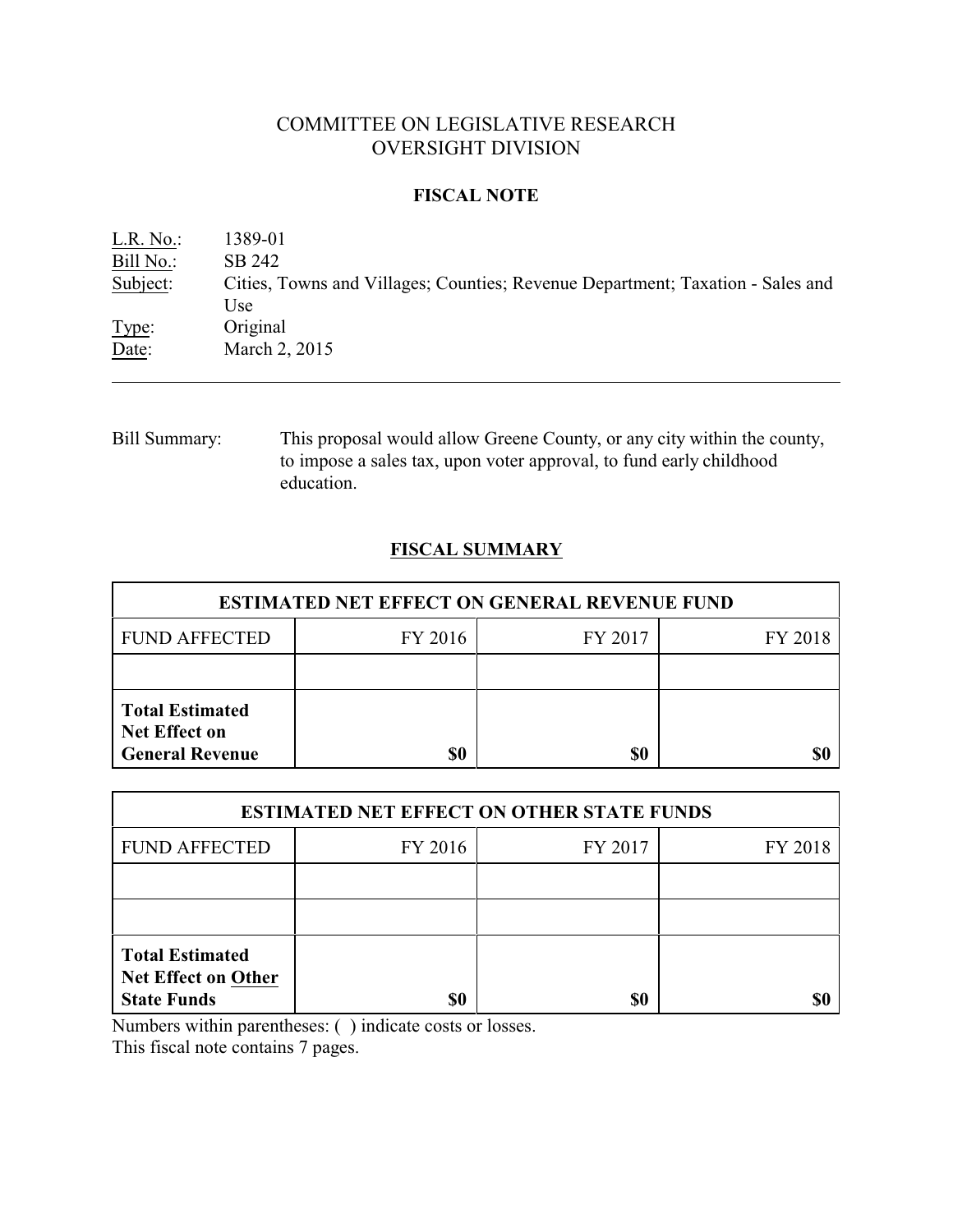L.R. No. 1389-01 Bill No. SB 242 Page 2 of 7 March 2, 2015

| <b>ESTIMATED NET EFFECT ON FEDERAL FUNDS</b>                        |         |         |         |  |
|---------------------------------------------------------------------|---------|---------|---------|--|
| <b>FUND AFFECTED</b>                                                | FY 2016 | FY 2017 | FY 2018 |  |
|                                                                     |         |         |         |  |
|                                                                     |         |         |         |  |
| <b>Total Estimated</b><br>Net Effect on All<br><b>Federal Funds</b> | \$0     | \$0     |         |  |

| <b>ESTIMATED NET EFFECT ON FULL TIME EQUIVALENT (FTE)</b>    |         |         |         |  |  |
|--------------------------------------------------------------|---------|---------|---------|--|--|
| <b>FUND AFFECTED</b>                                         | FY 2016 | FY 2017 | FY 2018 |  |  |
|                                                              |         |         |         |  |  |
|                                                              |         |         |         |  |  |
| <b>Total Estimated</b><br><b>Net Effect on</b><br><b>FTE</b> |         |         |         |  |  |

 $\Box$  Estimated Net Effect (expenditures or reduced revenues) expected to exceed \$100,000 in any of the three fiscal years after implementation of the act.

| <b>ESTIMATED NET EFFECT ON LOCAL FUNDS</b> |                  |                                  |                                  |  |
|--------------------------------------------|------------------|----------------------------------|----------------------------------|--|
| <b>FUND AFFECTED</b>                       | FY 2016          | FY 2017                          | FY 2018                          |  |
| <b>Local Government</b>                    | \$0 to (Unknown) | \$0 to More than<br>\$11,800,000 | \$0 to More than<br>\$11,800,000 |  |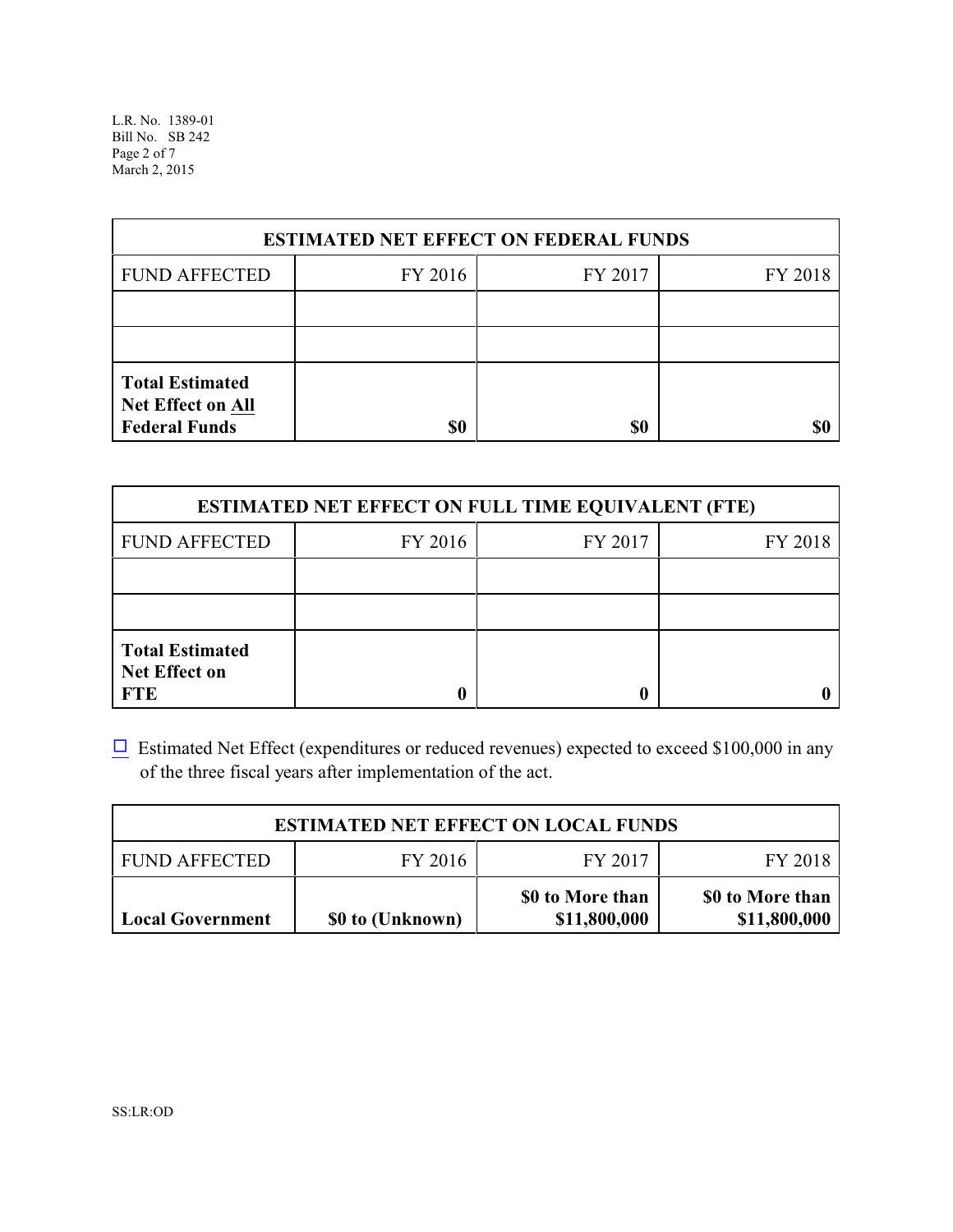L.R. No. 1389-01 Bill No. SB 242 Page 3 of 7 March 2, 2015

# **FISCAL ANALYSIS**

### ASSUMPTION

Officials from the **Office of Administration - Division of Budget and Planning (BAP)** assume this proposal would allow voters in Greene County, as well as cities in that county, to impose a sales tax up to 0.25% for early childhood education purposes. BAP officials stated that according to Department of Revenue (DOR) reports, taxable sales in Greene County totaled \$4,713.1 million in calendar year 2013. Therefore, this sales tax might generate (\$4,731,000 x  $.0025$ ) = \$11.8 million annually for the county, and additional amounts might be generated if cities in the county separately approve this tax.

BAP officials stated the revenues collected would have no impact on general and Total State Revenues; however, 1% would be retained in the General Revenue Fund to offset DOR collection costs. Therefore, general and Total State Revenues could increase by \$0.1 million if the county sales tax is approved.

BAP officials deferred to the Department of Revenue for estimates of actual collection costs.

Officials from the **Department of Revenue (DOR)** did not indicate a fiscal impact for their organization, and **Oversight** assumes DOR could absorb any cost to implement this proposal with existing resources.

DOR officials also provided an estimate of the IT cost to implement the proposal of \$12,555 based on 167 hours of programming to DOR systems.

**Oversight** assumes OA - ITSD (DOR) is provided with core funding to handle a certain amount of activity each year and could absorb the costs related to this proposal. If multiple bills pass which require additional staffing and duties at substantial costs, OA - ITSD (DOR) could request funding through the appropriation process.

In response to similar language in another proposal, officials from the **Republic School District** assume a 1/4 cent sales tax would generate approximately \$500,000 in additional revenue. School district officials also stated at this time it is uncertain what this sales tax would generate for the Republic School District in the municipalities that include other school districts within their boundaries. These municipalities include Springfield and Battlefield.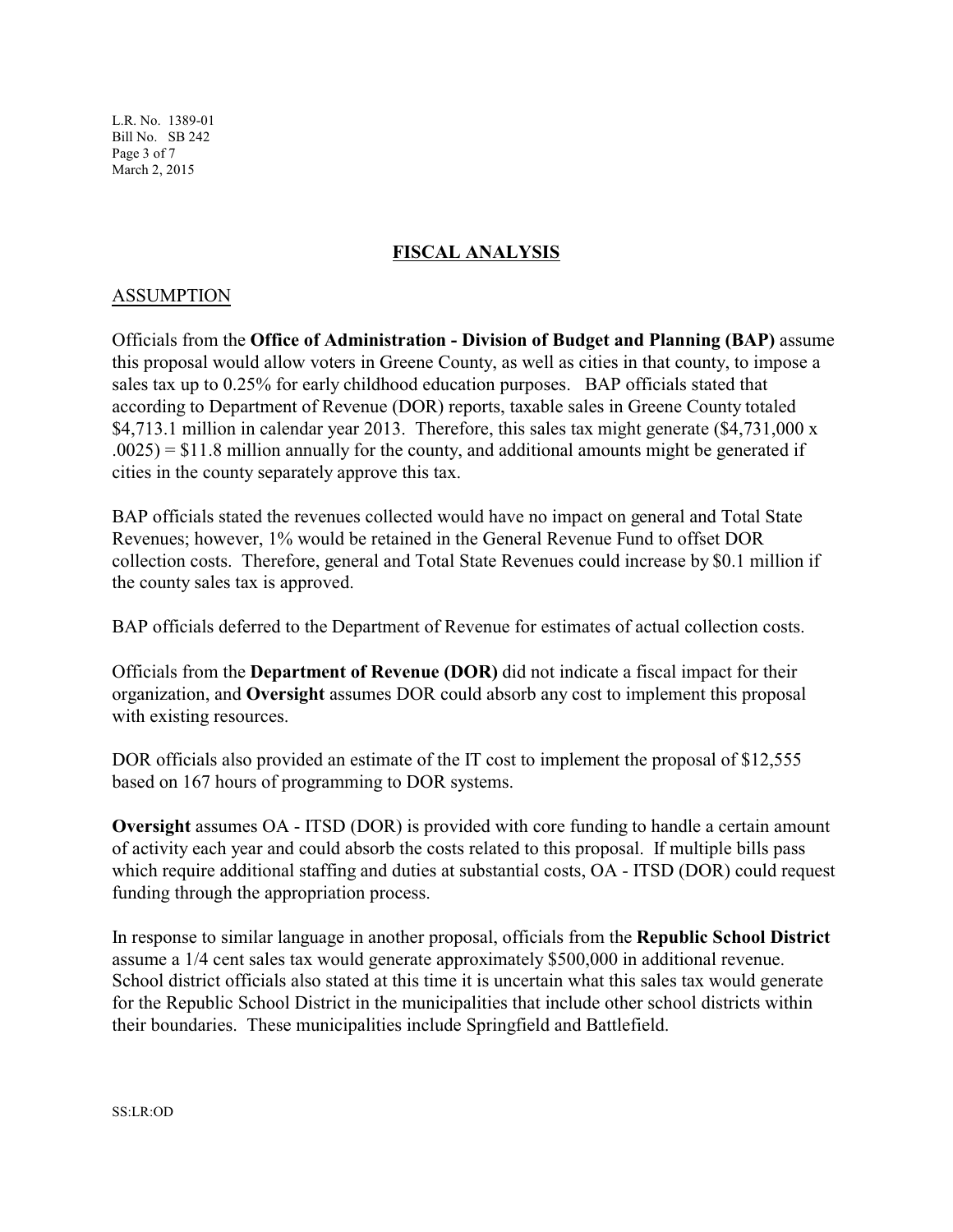L.R. No. 1389-01 Bill No. SB 242 Page 4 of 7 March 2, 2015

## ASSUMPTION (continued)

Officials from the **Department of Elementary and Secondary Education (DESE)** assume that, contingent upon the actions of voters (and subsequently the governing bodies of Greene County and cities within) this proposal would have an impact on the revenues received into the "Early Childhood Education Sales Tax Trust Fund"; however, DESE has no means to calculate the potential impact.

Officials from the **Office of the Secretary of State** and the **Joint Committee on Administrative Rules** assume this proposal would have no fiscal impact on their organizations.

#### Oversight assumptions

**Oversight** assumes the BAP estimate is the best available and for fiscal note purposes, will use the BAP estimate. Oversight will indicate a range of additional local government revenue from \$0 (no local government approves the sales tax) to more than \$11.8 million per year (the county and one or more other local governments approve the sales tax.

**Oversight** notes the election to approve the sales tax could be held in April 2016 (FY 2016) or in August or November 2016 (FY 2017); the earliest the sales tax could become effective would be the first day of the second calendar quarter after the Department of Revenue is notified of voter approval. In this case, the earliest effective date ( assuming voter approval at the April 2016 municipal election) would be October 1, 2016 (FY 2017).

**Oversight** will assume the election would be held at the first opportunity, and will include election costs in FY 2016 for this proposal from \$0 (no election held) to Unknown (election held by one or more local governments).

For simplicity, **Oversight** will not include the 1% withholding for DOR collections costs in this fiscal note.

Not responding:

Officials from Greene County, the Springfield School District, the City of Springfield, Fair Grove Schools, and the City of Republic did not respond to our request for information.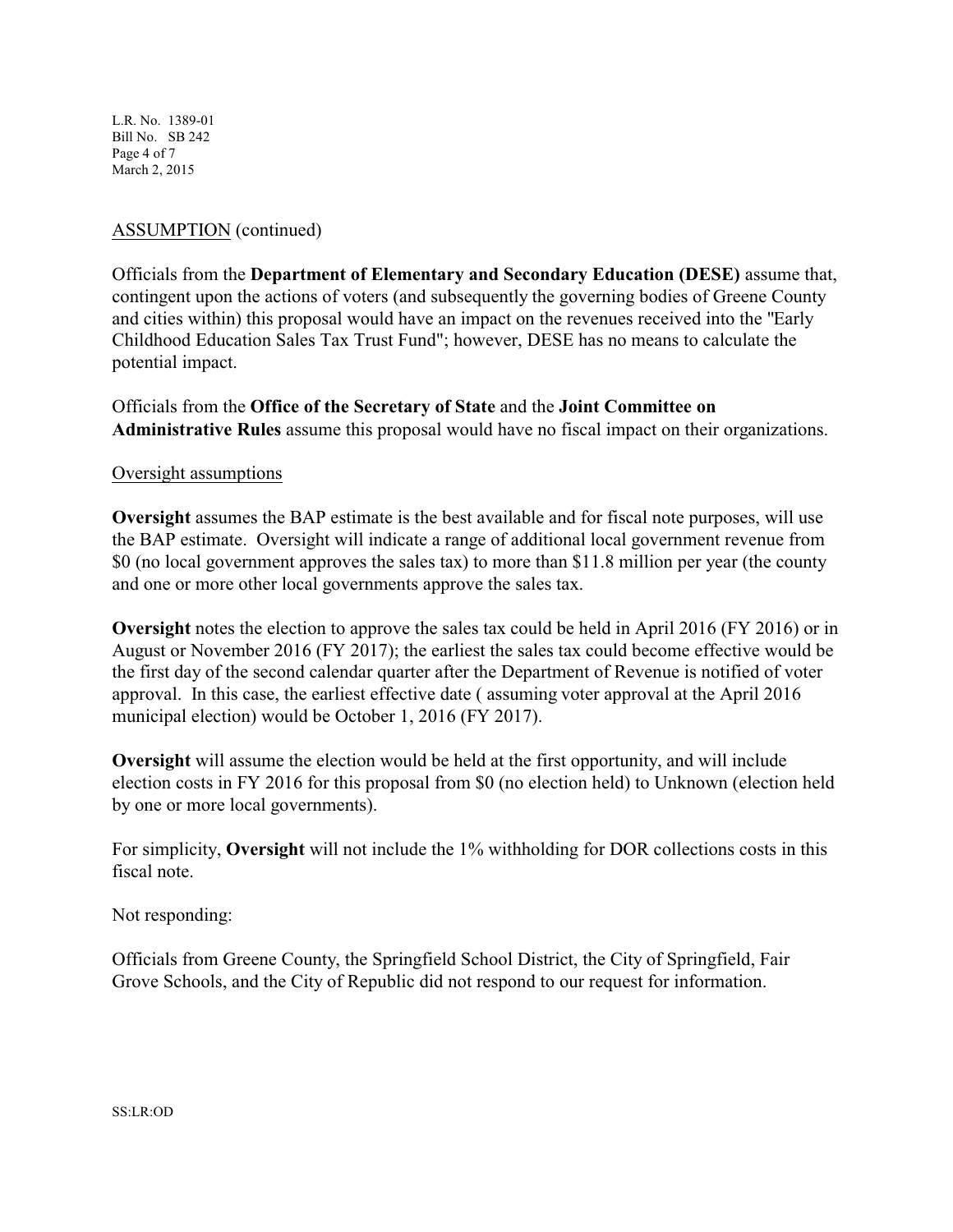L.R. No. 1389-01 Bill No. SB 242 Page 5 of 7 March 2, 2015

| FISCAL IMPACT - State Government                             | FY 2016<br>$(10 \text{ Mo.})$ | FY 2017                             | FY 2018                                           |
|--------------------------------------------------------------|-------------------------------|-------------------------------------|---------------------------------------------------|
|                                                              | <u>\$0</u>                    | $\underline{\underline{\$0}}$       | $\underline{\underline{\$0}}$                     |
| FISCAL IMPACT - Local Government                             | FY 2016<br>$(10 \text{ Mo.})$ | FY 2017                             | FY 2018                                           |
| <b>LOCAL GOVERNMENTS</b>                                     |                               |                                     |                                                   |
| <b>Additional Revenues</b><br>Sales taxes<br>Section 67.1790 | \$0                           | \$11,800,000                        | \$0 to More than \$0 to More than<br>\$11,800,000 |
| Additional cost<br>Elections<br>Section 67.1790              | \$0 to<br>(Unknown)           | \$0                                 | \$0                                               |
| <b>ESTIMATED NET EFFECT ON</b><br><b>LOCAL GOVERNMENTS</b>   | \$0 to<br>(Unknown)           | \$0 to More<br>than<br>\$11,800,000 | \$0 to More<br>than<br>\$11,800,000               |

## FISCAL IMPACT - Small Business

This proposal could have a direct fiscal impact to small businesses in Greene County which purchase taxable items.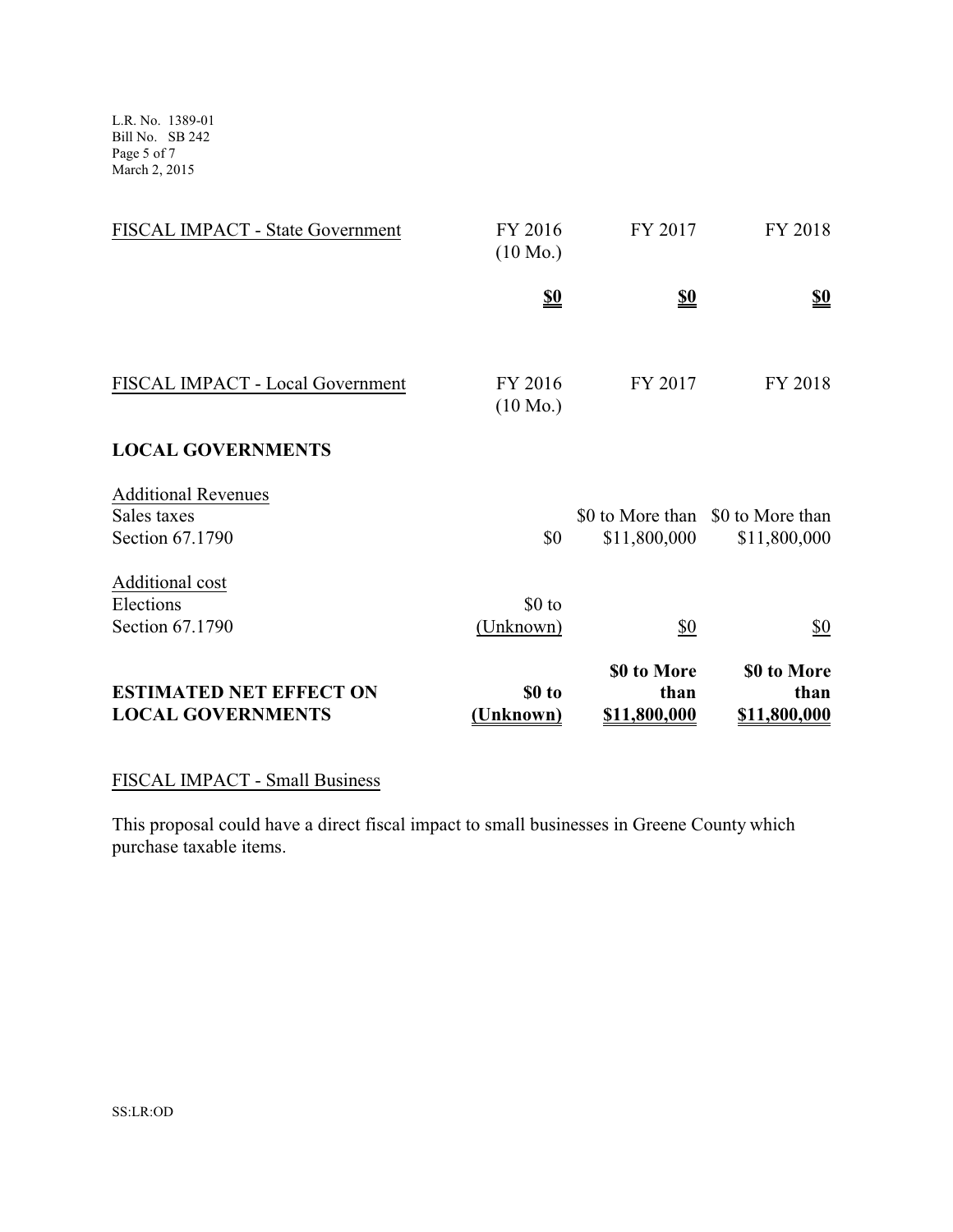L.R. No. 1389-01 Bill No. SB 242 Page 6 of 7 March 2, 2015

### FISCAL DESCRIPTION

The proposed legislation would authorize Greene County or any city within the county to impose, upon voter approval, a sales tax not to exceed .25% on all retail sales within the county or city for the purpose of funding early childhood education.

On or after the effective date of any tax authorized, the county or city would be required to enter into an agreement with the Director of the Department of Revenue to collect the tax; the department would be responsible for the administration, collection, enforcement, and operation of the tax. All revenue collected, except for 1% for the cost of collection which would be deposited in the General Revenue Fund, would be deposited in the Early Childhood Education Sales Tax Trust Fund. Moneys in the fund would not be deemed state funds and could not be commingled with any funds of the state.

Any tax imposed under these provisions would be submitted to the voters of the taxing jurisdiction for retention or repeal every five years using the same procedure by which the imposition of the tax was voted.

The governing body of any county or city that has adopted the sales tax could submit the question of repeal of the tax to the voters at a general election. The tax could also be repealed by a petition signed by 10% of the registered voters of the county or city voting in the last gubernatorial election, calling for an election to repeal the sales tax.

If the tax is repealed or terminated by any means, all funds remaining in the trust fund could continue to be used solely for early childhood education. One year after the repeal of the tax, the department director would remit the balance in the account to the county or city and close the account.

The governing body of the county or city imposing the tax would select an existing community task force to administer the revenue received. The revenue could only be expended upon approval of an existing community task force selected by the governing body of the county or city to administer the funds and only in accordance with a budget approved by the county or city governing body.

This legislation is not federally mandated, would not duplicate any other program and would not require additional capital improvements or rental space.